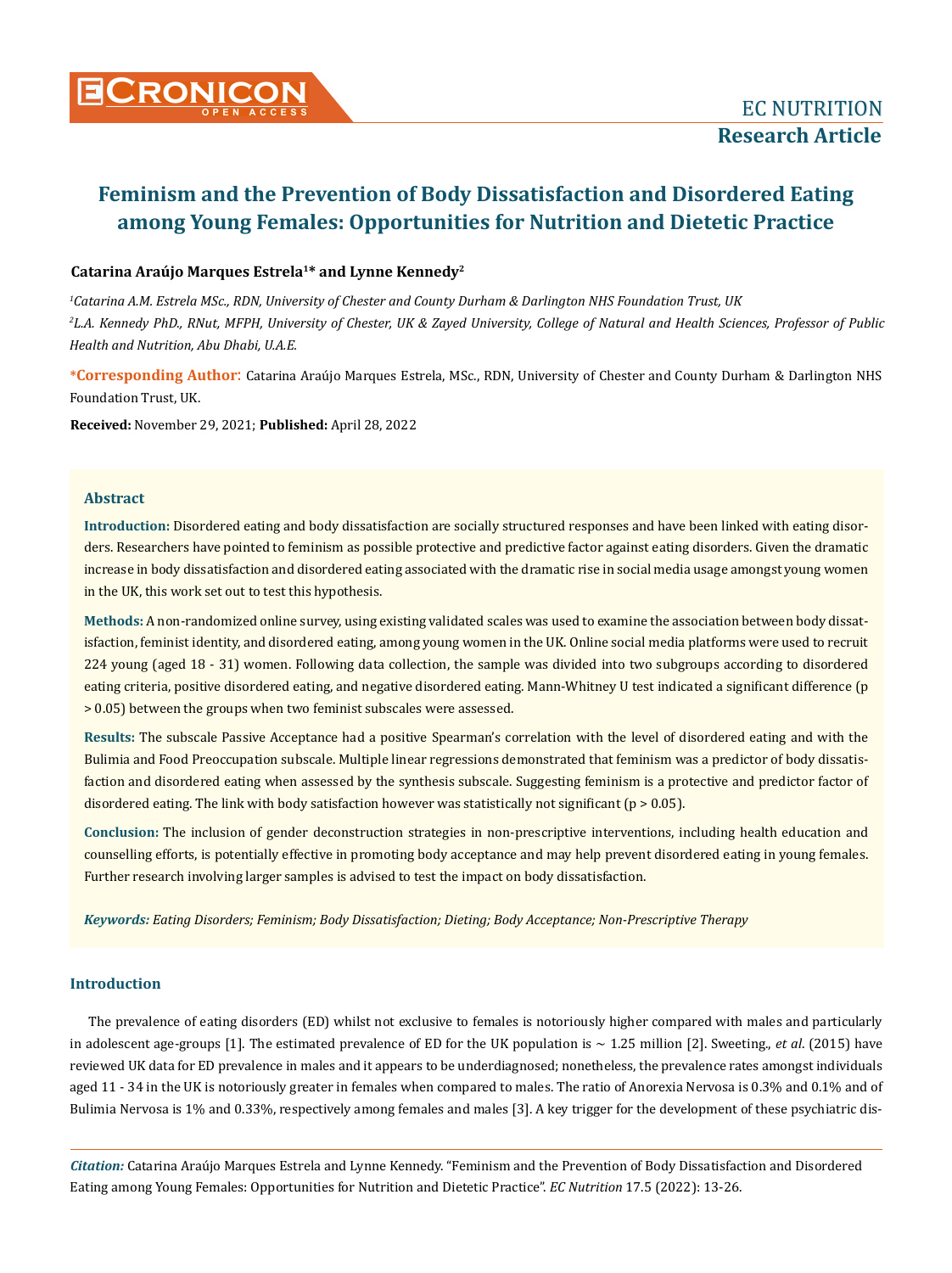14

eases is body image concerns, such as, low self-esteem and body dissatisfaction [4]. Arguably, both are suggested to be influenced by aesthetic and cultural pressures imposed by society, where objectification of the woman's body, and its value, is directed towards an external and socially constructed beauty standard or ideal, for example thinness, that is often unattainable [5]. Additionally, body dissatisfaction has been associated with the development of mental illnesses, like depression, ED, and body dysmorphic disorder (BDD). Nonetheless, it is recognized as a public health problem [6].

It is widely acknowledged that the body ideal is actively and increasingly promoted through social media [7-9]; the innate need for humans to comply with socially acceptable standard or norms [10], encourages male and females to search and attain the ideal body. As some researchers have suggested, this search, encourages women to engage in disordered eating behaviors, typically commencing during adolescence and may last into adulthood [11,12]. The significant influence of social media, and media generally, on body satisfaction amongst women is highly relevant and has been directly attributed to issues such as body acceptance and body dissatisfaction primarily arising due to increased engagement in social comparison activity [7]. A study carried out with 628 college women where they evaluated the influence of social comparison on eating disorders and body image, showed that the act of comparing themselves to other bodies considered "more attractive" by society, has been associated with greater body dissatisfaction and as well as with eating disorder [13]. Such ideals of beauty portrayed through social media, television and magazines are attributed with increased dissonance, between the real and the idealized body, contributing to negative self-esteem, body dissatisfaction and disordered eating [12].

Reportedly women, especially young women who engage in higher social media usage, are increasingly exposed to social influences that impose a specific and normative standard of 'beauty' and acceptability, that women should aspire to achieve; particularly emphasizing the need to be thin and attractive [14]. Such powerful societal norms play an important role in the development of negative body image, generating body dissatisfaction, reinforcing the dieting culture and resulting in disordered eating [15].

According to The Diagnostic and Statistical Manual of Mental Disorders IV [16], disordered eating is a set of symptoms that are present in behaviors related to bulimia nervosa, anorexia nervosa and binge eating disorder, however, do not completely meet the criteria to be diagnosed as such, being classified as an Other Specified Feeding and Eating Disorder (OSFED). Both disordered eating and body dissatisfaction are related to objectification theory, internalized thin-ideals, social media beauty patterns and dietary culture [17-19].

It is also widely acknowledged that dieting and excessive weight loss can be problematic for health [20,21], inappropriate or excessive dieting may lead to physiological symptoms including fatigue, weakness, irritability, and affect wellbeing, through decreased self-esteem and self-confidence. Moreover, the impact of societal pressures of the ideal body contributes to the pervasive structural imbalance towards and discrimination of women [22]. As Wolf [22] highlighted, by increasing our understanding of how societal pressures are internalized by women from an early age, may help explain the reported impact of a dieting culture as a "political sedative", whereby society and opportunities within are socially structured according to the ideal body; unfortunately those who fail to conform have less of a voice. Literature and campaigners, for example Health At Every Size® (HAES®), argue that the stigma associated with body weight or size has a considerable impact on the mental health and wellbeing of women [23-26].

Individuals engaged in the dieting culture are more likely to develop issues related to body image, self-esteem, and disordered eating [23]. Yet few diets have shown to be ineffective; whereby only 20% of the patients maintain weight loss [59]. Furthermore, severe food intake restriction, common in individuals with Anorexia Nervosa, can cause disruption of normal hunger and satiety signals [27,28]. This disconnection may be re-established with intuitive eating, body positivity [60] and interventions such as HAES® for example [29]. These approaches are based on the understanding of the body's needs and seeking for health and wellbeing as one of the many forms of selfcare and not due to oppression or weight stigma [29]. The comprehension that health can be achieved at any size has been demonstrated crucial to improving health and wellbeing [30]. In this way, a feminist approach is to propose that 'women are more than a body'; HAES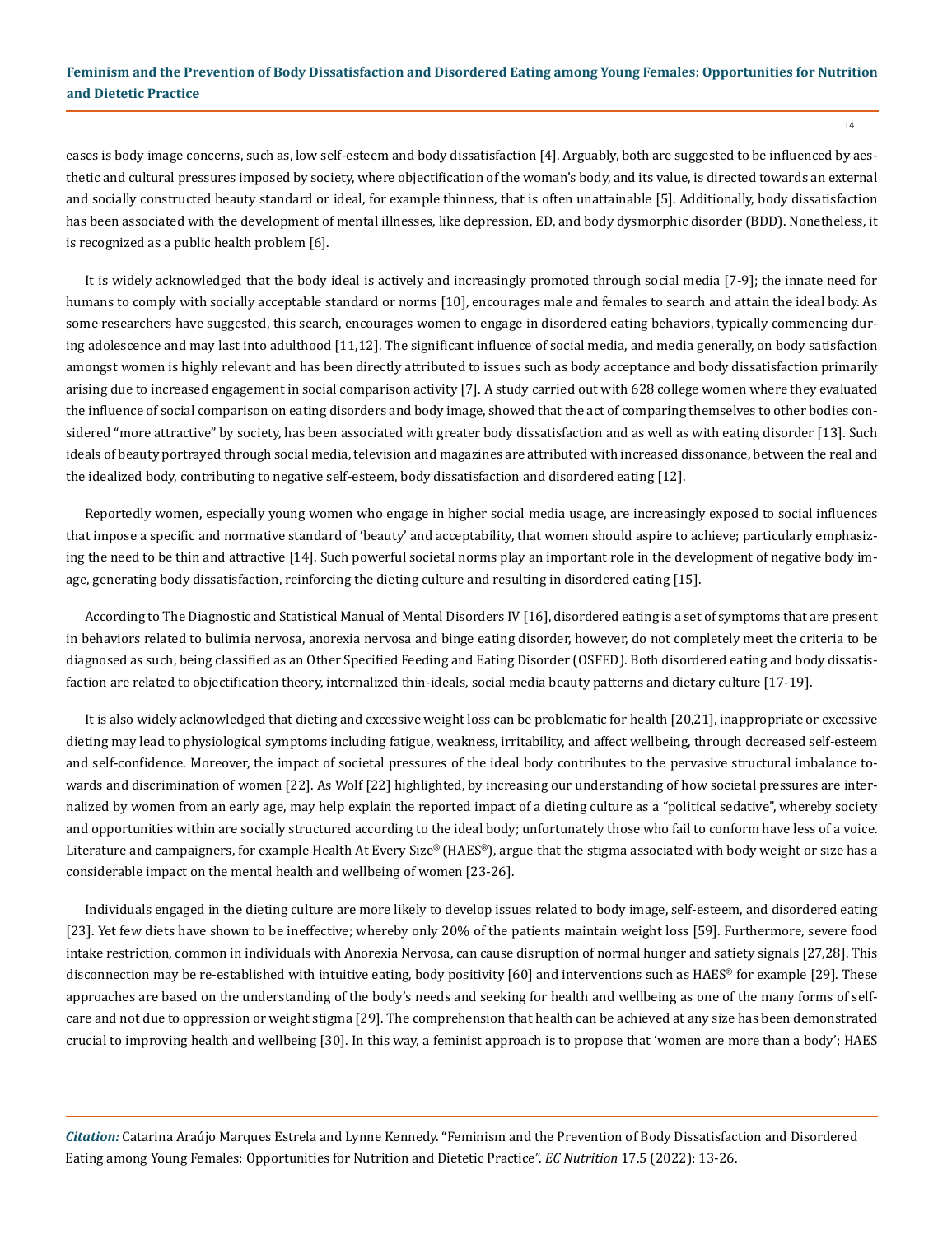adopts a position contrary to the female objectification inherent in patriarchal societies. HAES promotes health in a liberating inclusive way, without societal stigmas associated with size or weight [31] underpinned by feminist thinking.

Feminism provides a lens through which we might deconstruct traditional gender norms, allowing women to critically recognize how society encourages internalization of body ideals through a better comprehension of the negative impact of patriarchal systems [32]. Researchers have suggested feminist beliefs may strengthen young women's resilience towards negative representation of body image [15], increase self-esteem [33] and enhance critical reflection [34]. Others have argued, self-declared feminism may moderate body image dissatisfaction and thus help prevent or protect against disordered eating behaviors [35]. As the literature suggests, the protective or preventative potential of feminist teachings may vary depending on the type of ED; Anorexia Nervosa has been positively correlated with feminism in a justification of eating less as a form of protest [36], whereas Bulimia Nervosa is related to hyper-femininity and greater acceptance of gender norms [37,38].

To better elucidate those matters, Murnen and Smolak [39] conducted a meta-analytic review of 26 studies data about the relationships between feminism, eating issues and body dissatisfaction to help determine whether feminism may protect against body image problems and, consequently, eating disorders. They found an association between feminist identity and lower levels of eating problems and drive for thinness. The higher scores of feminist identity were also associated to lower levels of body shame, suggesting a protective role.

Objectification Theory [40] of female bodies suggests the constant evaluation and monitoring of women's bodies is associated with the development of various psychological problems, including depression, anxiety and disordered eating. Objectification, sexism, and harassment are constantly experienced by women and negatively impacts on mental health and wellbeing [41]. Exposure to objectification and harassment has been shown to distance women from understanding their own bodies, which is especially important when applied to the neuroendocrine system and signals of genuine hunger or satiety and in itself can result in disordered eating behaviors [42].

Studying feminism, it is possible to understand that being female may already increase the risk of developing an ED and body dissatisfaction. When a woman understands why it happens and seeks to deconstruct this thought, by which researchers argue [18,31] is rooted in the Western patriarchal society, it may protect herself from these problems related to eating behaviors and body image concerns [33]. The feminist theory seeks to critically deny gender norms and the need to perform femininity; consequently, it is expected that women with stronger feminists' beliefs will also critically evaluate societal norms of the ideal body which may protect against thin internalization [43].

In an intervention underpinned by feminist approach, targeting females diagnosed Anorexia Nervosa and Bulimia Nervosa, almost half (46%) reported that understanding socio-cultural norms through the lens of feminism motivated them to seek recovery [44]. Holmes [45] advocated for therapeutic treatment of eating disorders, to include gender identity and feminist theories. When tested on patients with Anorexia Nervosa, in England, the approach, involving 10-weekly sessions discussing deconstruction of gender norms and feminist topics, was shown to be effective in encouraging action towards recovery [46].

The tripartite that occurs between body image, disordered eating and feminist identity and its potential as a non-prescriptive or therapeutic intervention, in the prevention of DE, ED and also warrants further exploration. Additionally, testing whether feminism may be useful as a preventive therapy for ED in different cultures and social contexts is also recommended.

### **Aim of the Study**

The present study aims to address this by testing relationships between feminist beliefs, body dissatisfaction and disordered eating, suggested by the literature, in a female population. More specifically, this study examined whether feminism may offer protection against

*Citation:* Catarina Araújo Marques Estrela and Lynne Kennedy. "Feminism and the Prevention of Body Dissatisfaction and Disordered Eating among Young Females: Opportunities for Nutrition and Dietetic Practice". *EC Nutrition* 17.5 (2022): 13-26.

15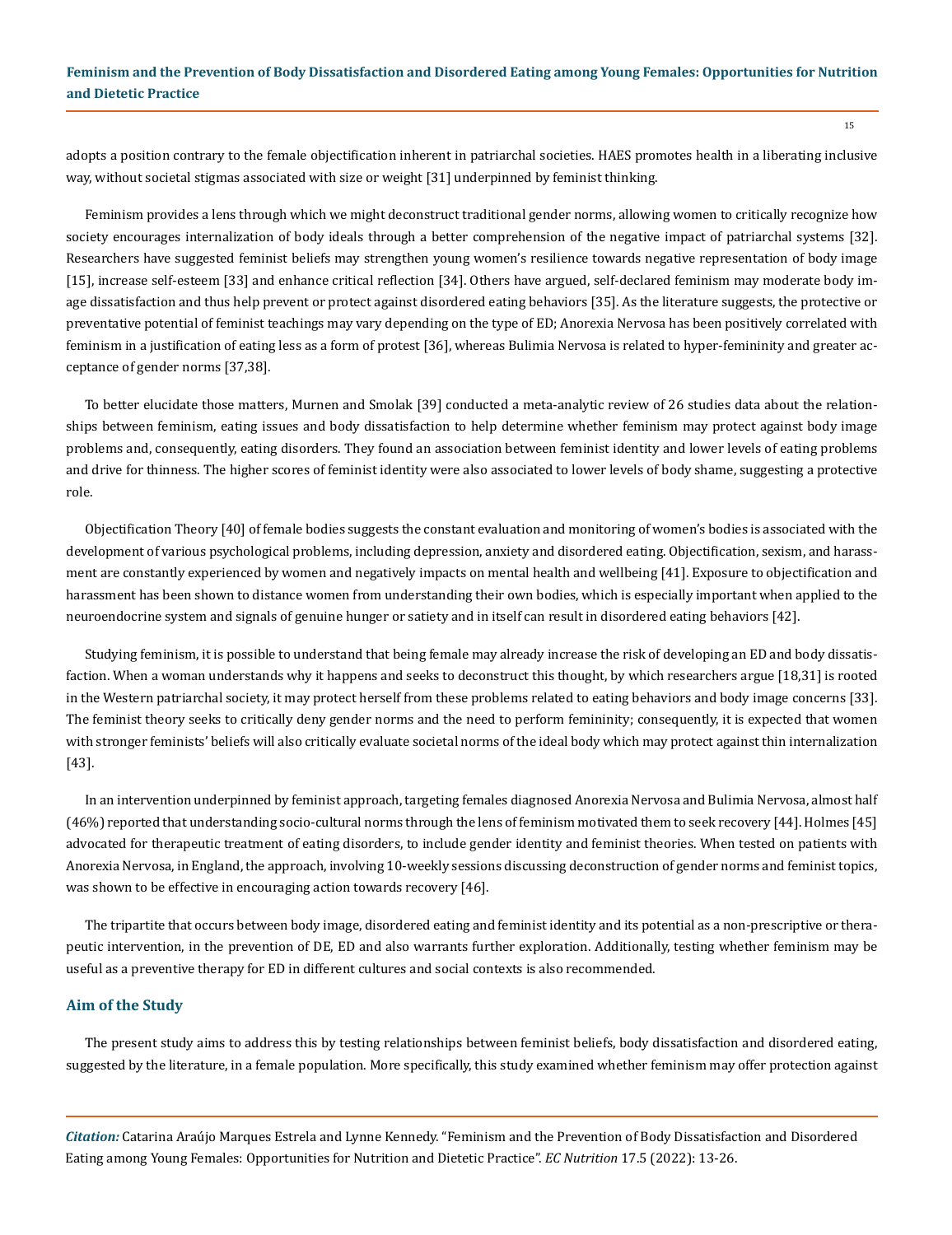eating disorders and body dissatisfaction amongst young adult women or may be a predictive tool for use in therapeutic or health promoting settings such as schools.

16

### **Methods**

#### **Research design**

A non-randomized online cross-sectional survey administered via social media platforms was developed to test the following hypothesis:

- 1. Women with higher levels feminist beliefs have lower body dissatisfaction index than women with lower-level feminist beliefs.
- 2. Women with higher level feminist beliefs will be less likely to present disordered eating behaviors than lower feminist-identified women.
- 3. Feminism is a predictive factor of disordered eating and body dissatisfaction.
- 4. We expect to find a positive correlation between body dissatisfaction index and disordered eating behaviors, a negative correlation between feminism and disordered eating and body dissatisfaction.

#### **Participants**

The target population were young adult female, aged 18 - 31 years old, residing in the UK never diagnosed with an ED and/or had a BDD. The exclusion criterion included those with prior medical history of mental illness related to body image and eating. As an online survey this relied upon self-report.

#### **Sample**

A sample size of 176 participants was determined using the G\*Power 3 software for statistics; the estimative was based on an Independent T-test and Pearson's correlation, aiming for a  $p = 0.05$  as the effect size.

### **Recruitment**

The survey was launched as the national Covid lockdown was announced; thus, an online survey was utilized. As an online survey social media was chosen as the optimum approach, recruiting sufficient numbers of participants. Purposive and convenience sampling were therefore used to target young female adults, using social media. Posts advertising the study were posted online for four consecutive weeks, on UK-wide Facebook groups specifically citing: feminism, nutrition and dieting in their title; examples include "Girl Power", "Edinburgh Feminist Network", "Bristol University Intersectional Feminist Society", "UK Nutrition Student Mentoring" (See Appendix A for list).

Volunteers following the link to the study were provided with the link to the organizational website for online surveys of the University of Chester, hosted by Jisc. Where they were required to read the Participant Information Sheet (PIS), check for inclusion eligibility before providing Informed Consent. Anyone accessing the study without meeting the inclusion criteria, received a notification, thanked and asked to exit the survey. Participants completing the survey were able to withdraw at any point; all questions had to be completed however for convenience, participants could save and return.

### **Data collection**

The online survey consisted of five sections: sociodemographic information, questionnaire to assess body dissatisfaction (Body Shape Questionnaire, 16-item modified version); assessment of eating behaviors (Eating Attitudes Test, 26-item shortened version), feminist identity (Feminist Identity Composite, 33-item).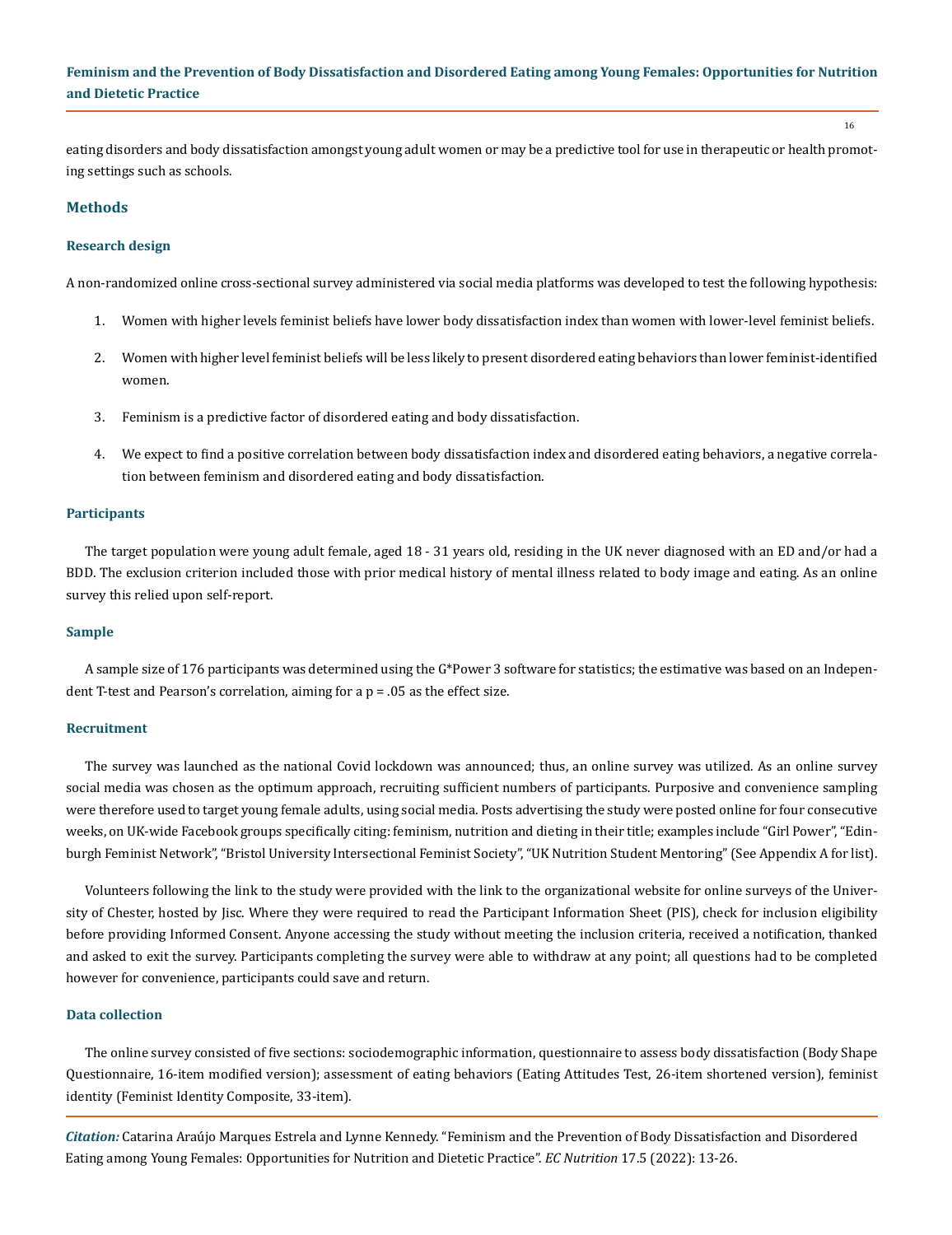#### **Feminist identity**

Feminism was estimated using the Feminist Identity Composite (FIC) [47]. FIC is a scale created to measure identification with feminism beliefs, it has 33 items which must be answered in five different levels starting from "strongly disagree" and ending in "strongly agree". This tool has five subscales designed to assess feminist beliefs according to Downing and Roush [48] model (Table 1), with questions referring to passive acceptance, revelation, embeddedness-emanation, synthesis and active commitment.

| <b>Stage I - Passive</b><br>Acceptance                                                                 | <b>Stage II - Revelation</b>                                                                                                                                         | <b>Stage III - Embeddedness-</b><br><b>Emanation</b>                                                                                                                   | <b>Stage IV - Synthesis</b>                                                             | <b>Stage V - Active</b><br><b>Commitment</b>                              |
|--------------------------------------------------------------------------------------------------------|----------------------------------------------------------------------------------------------------------------------------------------------------------------------|------------------------------------------------------------------------------------------------------------------------------------------------------------------------|-----------------------------------------------------------------------------------------|---------------------------------------------------------------------------|
| Acceptance of<br>gender roles, pa-<br>triarchy norms<br>and difficulty<br>seeing sexist<br>behaviours. | Realisation of sexist<br>issues in society,<br>questioning and prob-<br>lematizing male atti-<br>tudes and behaviours;<br>along with feelings of<br>anger and guilt. | Building a better relation-<br>ship with the female com-<br>munity and its contents,<br>appropriating a new iden-<br>tity. Sometimes being more<br>selective with men. | Synthesizing a femi-<br>nist identity. Modified<br>gender view and men<br>individually. | Achievement as a<br>feminist; engage-<br>ment in non-sexist<br>movements. |

*Note: Adapted from Downing & Roush (1985, p. 699). Table 1: Stages for feminist identity.*

Whereby higher scores indicating greater levels of feminist identity, apart from the Passive Acceptance subscale that has different interpretation, being a measurement related to more acceptance of gender roles and seeing patriarchy as something advantageous, containing seven items with statements such as "I don't see much point in questioning the general expectation that men should be masculine and women should be feminine". The Revelation subscale has eight items and it is the second stage of the Feminist Identity Model, being associated to the recognition of internalized relationships about patriarchy and the role of women in society, including affirmations such as, "Gradually, I am beginning to see just how sexist society really is". The Embeddedness-Emanation is a four-item subscale and consists in the discovery of the woman as something more, besides wife and mother; being described through the female content consumed (music, art, literature), such as, "I am very interested in women artists". There are five items on the Synthesis subscale, containing, "I enjoy the pride and self-assurance that comes from being a strong female", this phase is associated with the internalization of the positive values that exist in being a woman, despite the recognition about the problems. The last phase is assessed by the Active Commitment subscale, it has nine items, for example: "On some level, my motivation for almost every activity I engage in is my desire for an egalitarian world", at this stage the aim is to change the society through engagement in movements that work for improve women's rights. This scale was created and validated based on two other scales (Feminist Identity Scale and Feminist Identity Development Scale) by Fischer., *et al*. [47], in a study comparing questionnaires used to assess levels of feminism, the FIC proved to be an updated and convenient tool [49].

### **Body image dissatisfaction**

Body dissatisfaction was assessed using the Body Shape Questionnaire (BSQ), 16-item modified version, which must be answered by the Linkert-scale using "never", "rarely", "sometimes", "often", "very often" or "always" based on thoughts had over the past four weeks (BSQ 16-A; [50]). Sample items, such as, "Have you worried about your thighs spreading out when sitting down?" and "Has eating sweets, cakes, or other high calorie food made you feel fat?". The responses were summed, with greater scores meaning stronger levels of body

*Citation:* Catarina Araújo Marques Estrela and Lynne Kennedy. "Feminism and the Prevention of Body Dissatisfaction and Disordered Eating among Young Females: Opportunities for Nutrition and Dietetic Practice". *EC Nutrition* 17.5 (2022): 13-26.

17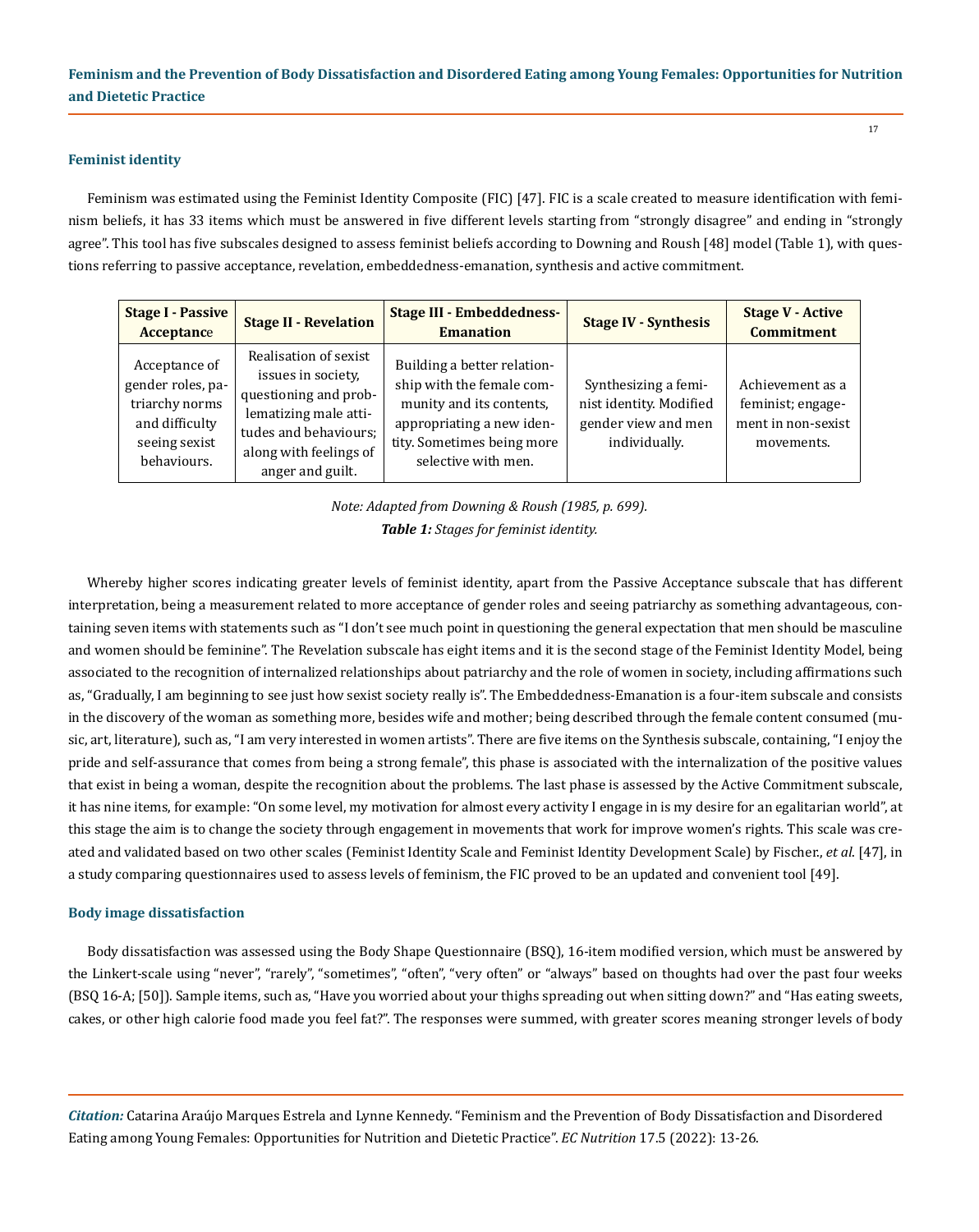18

dissatisfaction. This tool was especially interesting for the present study, as it alludes to issues of disordered eating, covering body dissatisfaction that mediates dieting behaviors and feelings such as "feeling fat", with some degree of reliability [51]. This questionnaire is a shorter and validated version of the traditional BSQ (34-items), in the female model for application in women samples, whose highest score is 96. In which interpretation of the score indicates, < 38 (no concern with shape), from 38 to 51 (mild concern), from 52 to 66 (moderate concern), and > 66 marked concern.

#### **Disordered eating**

Eating Attitudes Test (EAT - 26; [52]) measures attitudes that are associated with anorexia nervosa, bulimia, dieting, and other behaviors related to disordered eating. This questionnaire is a shorted version of the original EAT (40-items; [53]) and has 26 questions, responses at six levels ("always" to "never"). Whereby higher scores indicate greater levels of disordered eating behaviors. Moreover, equal or above 20 points, results in a positive diagnosis criterion for disordered eating, and warrants referral for assessment by a qualified professional.

The EAT-26 has three subscales: Dieting, Bulimia and Food Preoccupation, and Oral Control. The Dieting subscale has 13 items and is related to the dieting culture, with fear of gaining weight and the thought of counting calories, macronutrients and restricting certain food groups, including statements like, "I aware of the calorie content of foods that I eat". There are 6 items for Bulimia and Food Preoccupation subscale, presenting compensatory and more severe behaviors that are linked to Bulimia Nervosa and Binge Eating Disorder, such as, "I vomit after I have eaten" and "I have gone on eating binges where I feel that I may not be able to stop". For the Oral Control subscale there are 7 statements linking with Anorexia Nervosa symptoms, for example, "I avoid eating when I am hungry". The score interpretation was made for each subscale and also for the whole questionnaire, in which the Likert-scale has a decreasing punctuation value of 3, 2 and 1 for "Always", "Usually" and "Often", respectively; apart from the question 26 that has a creasing score (1, 2 and 3) for "Sometimes", "Rarely" and "Never". The punctuation was summed, and after sum, the sample was divided into two groups: Positive Disordered Eating diagnose, for participants who reached equal or above 20 points (n = 39); and Negative Disordered Eating diagnose for participants who scored below 20 points ( $n = 185$ ).

#### **Data analysis**

The data was submitted to the Kolmogorov-Smirnov test to assess normality and it was not normally distributed as p value was below p = .05. As the assumption of a normal distribution was violated, body dissatisfaction results, feminist identity and level of disordered eating were analyzed by Mann-Whitney U test and Spearman's rho correlation. Sociodemographic data were subjected to descriptive analysis of frequency and percentage. Multiple linear regressions were conducted to analyze prediction among body dissatisfaction, feminism, and disordered eating. All analyses were performed using SPSS software version 20 (IBM Corporation, New York, USA) and the considered p-value for significance was less than p = .05.

### **Ethical Considerations**

As a study on eating disorders and body dissatisfaction there is potential risk for some participants who may self-identify or raise anxiety concerns. Signposting information on relevant agencies was provided in the Participant Information Sheet (PIS) issued whilst obtaining participant consent.

**Ethical approval obtained:** University of Chester Ethics Committee (August/2020 1687/20/CM/CSN). The study was conducted in accordance to research ethics and governance compliance.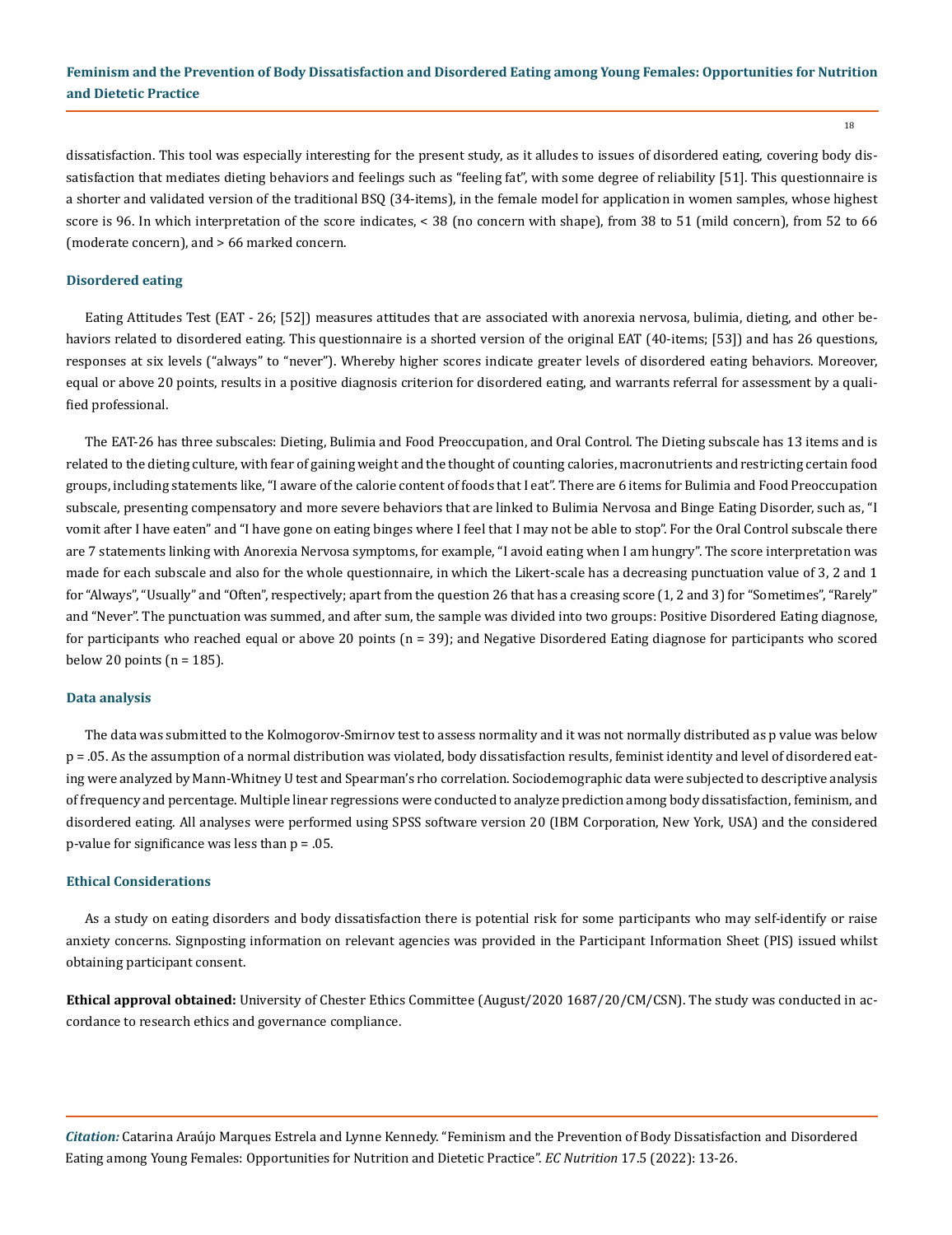### **Results**

After data screening was completed, sociodemographic data was described (Table 3). The median, range and the *p*-value were calculated for each variable of the FIC, EAT-26, and Body Dissatisfaction (See table 2).

| <b>Positive Disordered Eating Diagnose (n = 39)</b> |               |       | <b>Negative Disordered Eating Diagnose (n = 185)</b> |       |          |  |
|-----------------------------------------------------|---------------|-------|------------------------------------------------------|-------|----------|--|
| <b>Subscale</b>                                     | <b>Median</b> | Range | <b>Median</b>                                        | Range | P value  |  |
| Passive Acceptance                                  | 15            | 21    | 13                                                   | 21    | .238     |  |
| Revelation                                          | 24            | 27    | 25                                                   | 26    | .957     |  |
| Embeddedness-Emanation                              | 15            | 15    | 15                                                   | 15    | .183     |  |
| Synthesis                                           | 29            | 16    | 28                                                   | 16    | $.013*$  |  |
| <b>Active Commitment</b>                            | 28            | 21    | 26                                                   | 21    | $.039*$  |  |
| Dieting                                             | 20            | 23    | 3                                                    | 18    | $.000**$ |  |
| <b>Bulimia</b>                                      | 7             | 14    | $\Omega$                                             | 8     | $.000**$ |  |
| Oral Control                                        | 2             | 13    | 1                                                    | 9     | $.002**$ |  |
| <b>Body Dissatisfaction</b>                         | 44            | 72    | 48                                                   | 71    | .119     |  |

*Table 2: Evaluation of FIC subscales, EAT-26 subscales, and body dissatisfaction between groups.*

*\*p ≤ .05 (statistically significant two-tailed Man Whitney U test).*

*\*\*p ≤ .01 (statistically significant two-tailed Man Whitney U test).*

All participants (n = 224) were resident in the UK and aged between 18 and 31 years. The ethnicity composition of the sample was 81.7% Caucasian, 1.8% Black, 5.8% Asian, 4.5% Mixed, and 6.2% other. Among participants, 77.7% identified as heterosexual, 17.9% as bisexual, 1.8% as homosexual, and 2.6% preferred not to say. Most participants affirmed to not have a religion (71.4%), 18.8% self-identified as Christian, 3.1% Muslim, 0.9% Hindu and 5.8% other or preferred not to say. Most participants were employed full-time (46.4%) or students (32.6%), of which the majority were studying postgraduate (54%) compared with undergraduate (42.4%) courses (Table 3).

| <b>Variable</b>           | % of sample | n   |
|---------------------------|-------------|-----|
| <b>Occupation</b>         |             |     |
| Employed Full-time        | 46.4        | 104 |
| <b>Employed Part-time</b> | 12.5        | 28  |
| Student                   | 32.6        | 73  |
| Unemployed                | 5.4         | 12  |
| Casual Worker             | 1.3         | 3   |
| Not working due to ill    | 0.4         | 1   |
| 0ther                     | 1.3         | 3   |
| Ethnicity                 |             |     |
| Caucasian                 | 81.7        | 183 |
| Black                     | 1.8         | 4   |
| Asian                     | 5.8         | 13  |
| Mixed                     | 4.5         | 10  |
| 0ther                     | 6.3         | 14  |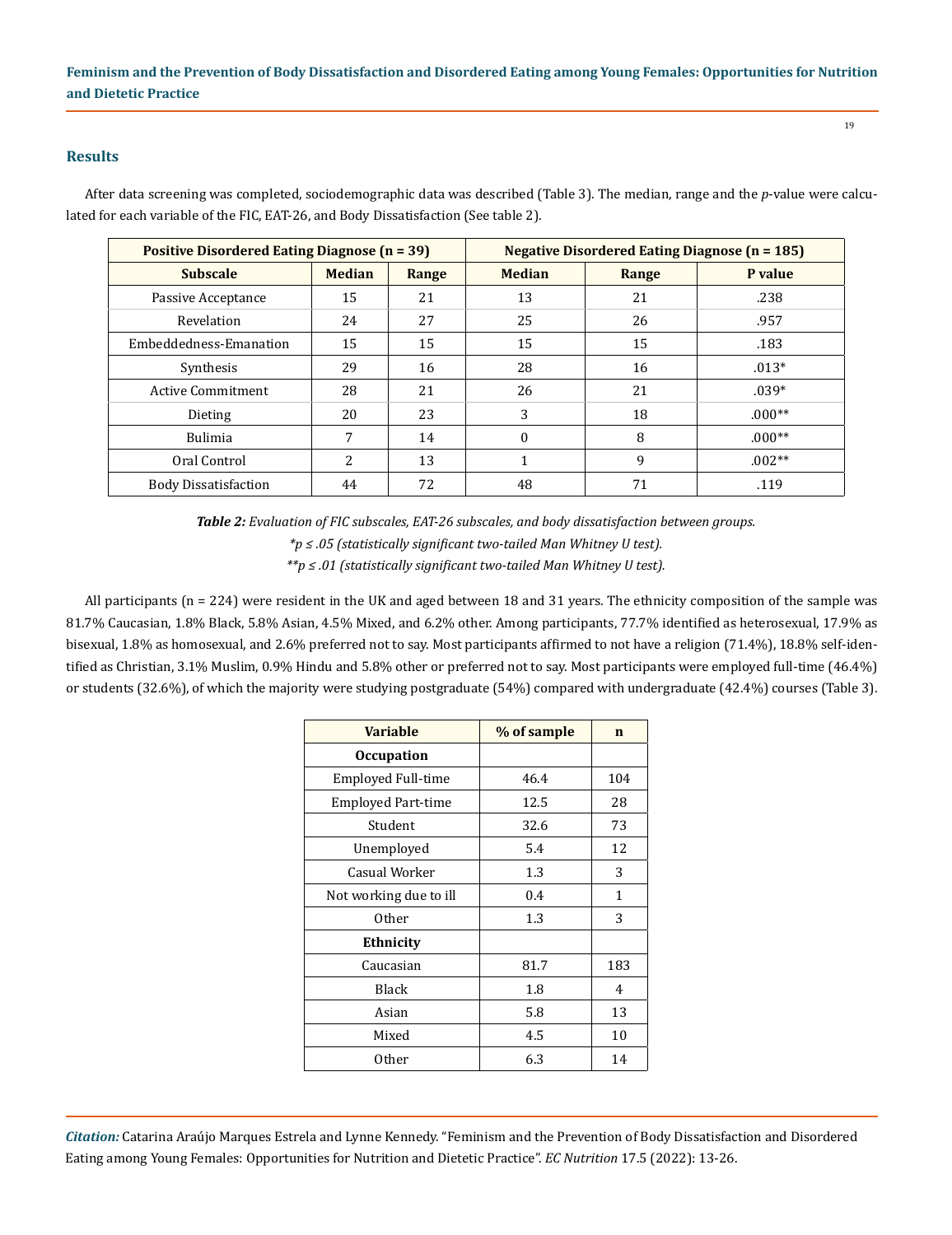20

| <b>Sexual Identity</b> |      |     |
|------------------------|------|-----|
| Heterosexual           | 77.7 | 174 |
| Bisexual               | 17.9 | 40  |
| Homosexual             | 1.8  | 4   |
| Preferred not to say   | 2.7  | 6   |
| <b>Marital Status</b>  |      |     |
| Single                 | 75.4 | 169 |
| Married                | 6.3  | 14  |
| Divorced               | 0.4  | 1   |
| <b>Other</b>           | 17.9 | 40  |
| Religion               |      |     |
| Christian              | 18.8 | 42  |
| Muslim                 | 3.1  | 7   |
| Hindu                  | 0.9  | 2   |
| None                   | 71.4 | 160 |
| Preferred not to say   | 1.8  | 4   |
| <b>Other</b>           | 4.0  | 9   |

*Table 3: Sociodemographic characteristics of the sample.*

Table 4 demonstrates the data relationships. The subscale Passive Acceptance had a positive correlation with the level of Disordered Eating ( $p = .032$ ,  $r = .144$ ) and with the Bulimia and Food Preoccupation subscale ( $p = .003$ ,  $r = .198$ ).

| <b>Variables</b><br><b>PA</b> | <b>RE</b> | <b>EE</b> | <b>SY</b> | <b>AC</b> | $\bf{B}$ | oc       | D        | <b>EAT</b> | <b>BD</b> | <b>FIC</b> |
|-------------------------------|-----------|-----------|-----------|-----------|----------|----------|----------|------------|-----------|------------|
| PA                            | $-198**$  | $-.324**$ | $-117$    | $-346**$  | $.197**$ | $-0.026$ | .116     | $.144*$    | .104      | $-306**$   |
| RE                            |           | $.440**$  | .299**    | $.419**$  | $-0.066$ | $-.077$  | .047     | $-.001$    | $.267**$  | $.764**$   |
| EE                            |           |           | $.480**$  | $.654**$  | $-0.08$  | $-.019$  | .008     | $-0.014$   | .070      | .787**     |
| <b>SY</b>                     |           |           |           | $.583**$  | .125     | $-0.098$ | $.155*$  | .115       | .041      | $.680**$   |
| AC                            |           |           |           |           | .045     | $-0.048$ | .048     | .020       | $-.023$   | $.831**$   |
| B                             |           |           |           |           |          | $-0.044$ | $.630**$ | $.725**$   | $-0.092$  | .009       |
| OC                            |           |           |           |           |          |          | $-.004$  | $.223**$   | $-011$    | $-065$     |
| D                             |           |           |           |           |          |          |          | $.931**$   | $-0.023$  | .071       |
| EAT                           |           |           |           |           |          |          |          |            | $-0.35$   | .029       |
| <b>BD</b>                     |           |           |           |           |          |          |          |            |           | .128       |
| <b>FIC</b>                    |           |           |           |           |          |          |          |            |           |            |

*Table 4: Spearman's rho coefficients of correlation for FIC and subscales, BSQ-16, EAT-26 and subscales.*

*Note: PA = Passive acceptance subscale of FIC; RE = Revelation subscale of FIC; EE = Embeddedness-emanation subscale of FIC; SY = Synthesis subscale of FIC; AC = Active commitment subscale of FIC; B = Bulimia and food preoccupation subscale of EAT-26; OC = Oral control subscale of EAT-26; D = Dieting subscale of EAT-26; EAT = Eating Attitudes Test; BD = Body Dissatisfaction; FIC = Feminist Identity Composite. \*Correlation is statistically significant at the p≤.05 level (two-tailed). \*\*Correlation is statistically significant at the p ≤ .01 level (two-tailed).*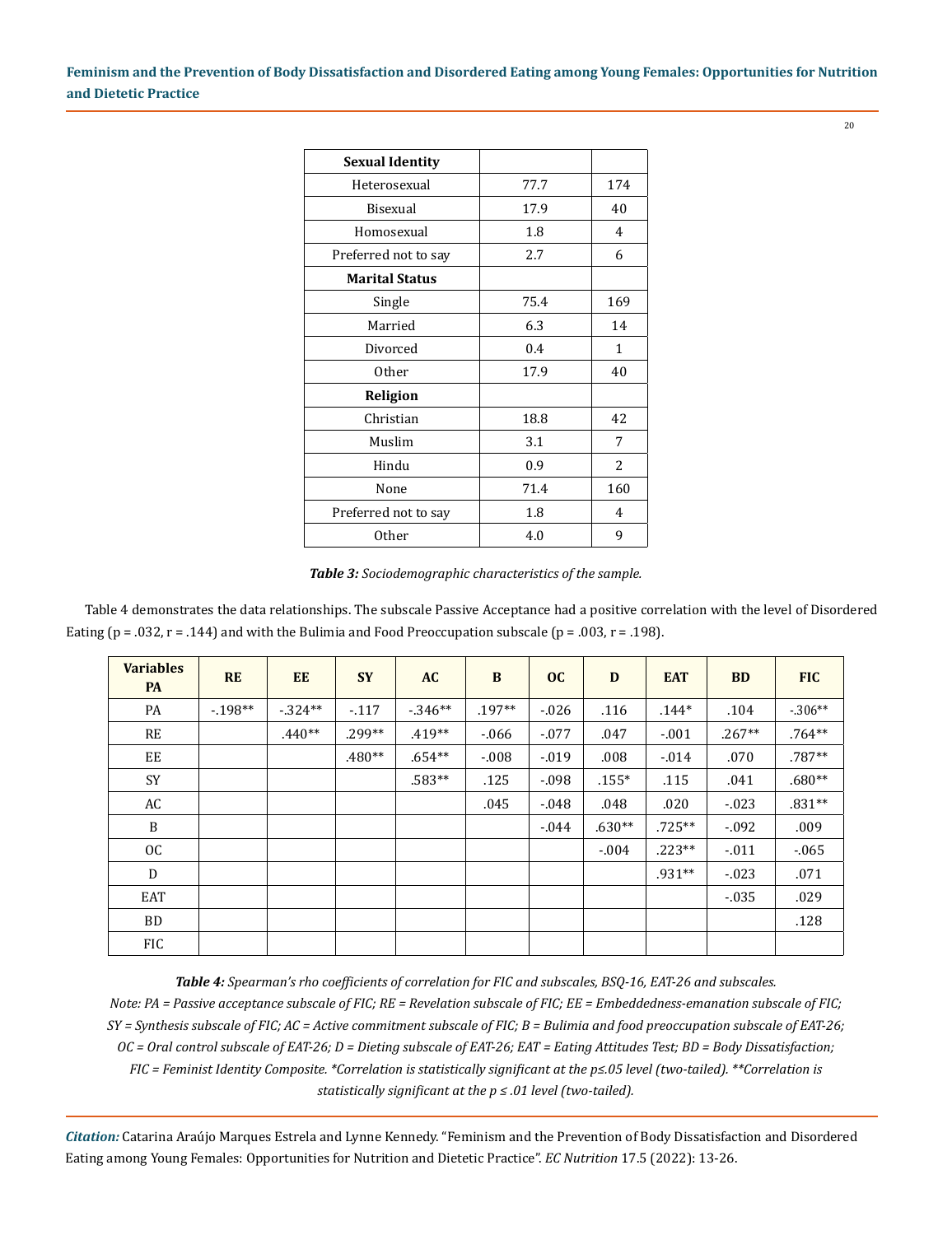$21$ 

A positive correlation was found between the Dieting subscale and the Synthesis subscale ( $p = .021$ ,  $r = .155$ ). Body Dissatisfaction was positively correlated to the Revelation subscale (p = .000, r = .267). No correlation was found between Disordered Eating and Body Dissatisfaction, nor between Disordered Eating and Feminist Identity. A significant difference was found between the groups when the Synthesis subscale was assessed (p = .013). A significant difference was found between the groups when the Active Commitment subscale was assessed (p = .039). A multiple linear regression was run to predict body dissatisfaction from FIC subscales. These variables statistically significantly predicted body dissatisfaction, F (5, 218) = 5.948, p < .05, R = .346, reckoning for 12% of the variance in body dissatisfaction levels. Only three variables added statistically significantly to the prediction, p < .05: Active Commitment (β = -.227, t = -2.331, p = .021), Passive Acceptance  $(\beta = .166, t = 2.436, p = .016)$  and Revelation  $(\beta = .315, t = 4.287, p = .000)$ . In prediction of disordered eating levels F  $(1, 222)$  = 7.197, p = .008, R = .177 and disordered eating diagnose (p = .012), the Synthesis subscale showed a significance of 3.1% and 2.4% of the variance, respectively.

### **Discussion**

This study is one of the first to examine the potential interaction between the three concepts body dissatisfaction, disordered eating, and feminism, in a UK setting. It is therefore novel and is useful in illuminating future research opportunities for understanding the impact of social media in stigmatizing females and the possible protective role for interventions involving strengthening of feminist values on similar populations.

The estimated sample size was exceeded, however as recruitment involved social media sites, there is limited scope for randomizing recruitment, non-randomised sampling and recruitment strategies were used. Need to replace with point about the non-randomized approach for online survey via social media sites. This introduces an unavoidable bias into the sampling thereby reducing the generalizability of our findings. Additionally, the exclusion criterion was based on the volunteers' reliability to self-exclude themselves, by which it relies on human honesty and therefore is subjected to insincerity. The homogeneity of the sample, as in predominantly Caucasian, the broad age range and other sociodemographic data may also limit generalizability. Despite this, uniformity of the data may help limit confounding factors and the means obtained for each of the main measures were also consistent, resulting in a small variability between reported behaviors and beliefs. It is important however to emphasize the validity of the scales employed; we utilized existing measures, with strong effect-size, including subscales. Moreover, the data analysis examined relationships, differences, and predictive factors, thus providing comprehensive results. Despite using four questionnaires, average response time was short, with options to leave and resume included, providing a comprehensive, valid but low effort tool, as acknowledged by participants themselves. With this in mind, this study has merit in reporting on the interaction between feminism approaches and three important concepts associated with eating disorders in young female adults.

Synthesizing a feminist identity and developing a critical evaluation for gender norms are debated by researchers as possible protector factors for disordered eating and negative body image [15,35,39]; likewise, the feminist approach as psychological therapy on eating disorders treatment [37]. Provided that, the feminists findings supported the study hypothesis that women with higher levels of feminist identity would present lower levels of disordered eating behaviors. This result assessed by the Active Commitment and Synthesis subscales, is aligned with Borowsky., *et al*. [33] results. On the other hand, a positive correlation was found when the Dieting and Synthesis subscales were related. This is particularly intriguing as contradicts the antecedent results, reinforcing the eating disorders subtypes matter that each type of eating disorder will variate depending on the gender, and therefore, they have different motivations, explained by Mahowald [36] and White [54].

In addition, feminism is subjectively internalized, hence it does not necessarily play the same protective role in specific dieting behaviors. Moreover, the Dieting subscale analyses precisely eating attitudes towards orthorexia, something that occurs in nowadays culture through encouragement for engaging into diets as a 'healthy lifestyle' promotion and it is not exclusively delivered for the female public.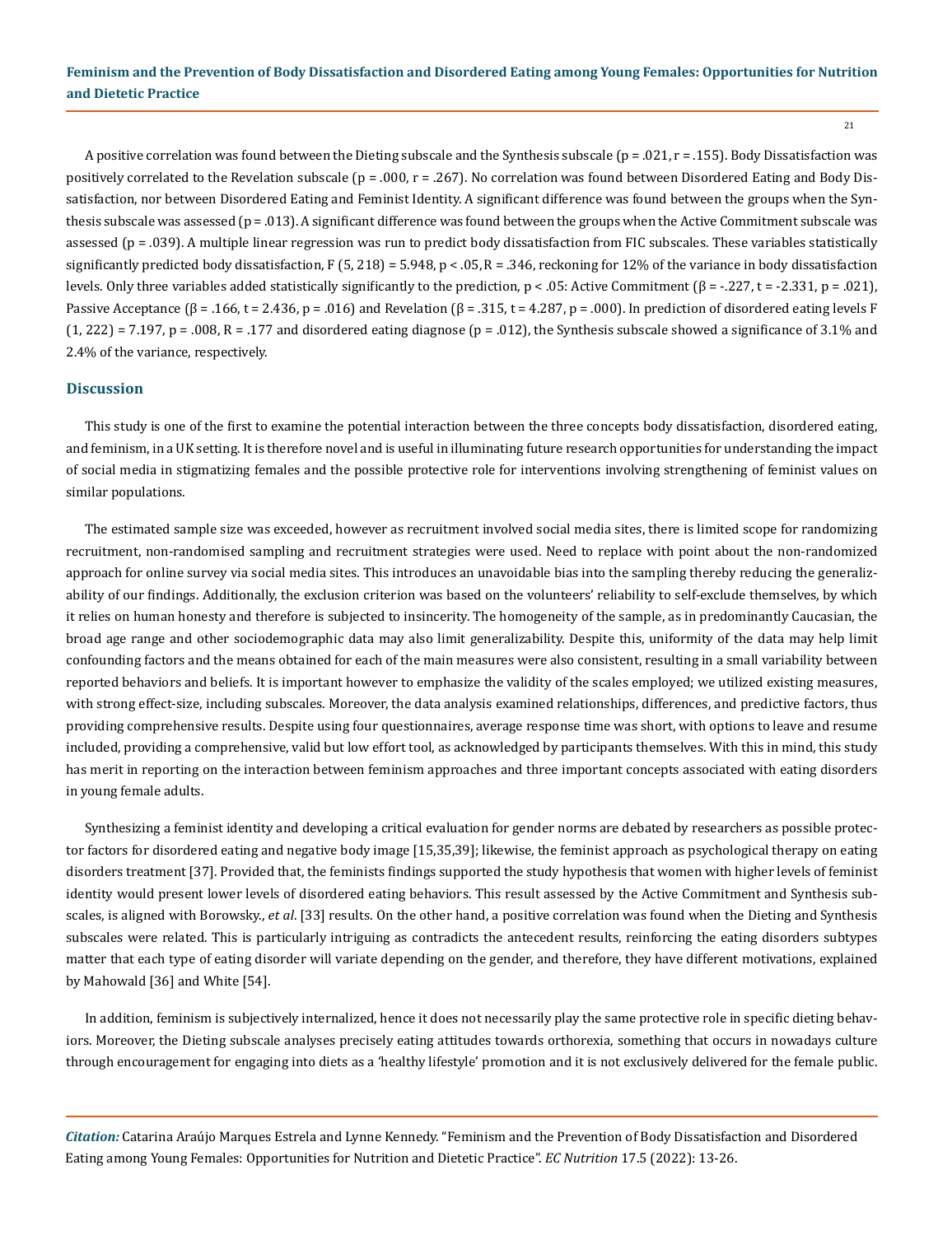$22$ 

The Passive Acceptance subscale findings are in accordance with Guille and Chrisler [35] results; it was found that women who scored higher on this subscale and, therefore, had more acceptance of gender norms and denial of patriarchy as a relevant problem, have obtained a higher level of disordered eating behaviors, especially when the Bulimia and Food Control subscale was evaluated. This can be explained by the acceptance forms of imposed beauty standards and femininity, both have been associated to bulimia nervosa. Murnen and Smolak [38] reviewed twenty-two studies with valid data in a meta-analysis relating eating disorders and gender role adherence, they found that women presenting greater eating disorders levels also shared greater levels of feminism.

Contrariwise to Green., *et al.* [43] findings, the Active Commitment subscale results presented a significant difference between the disordered eating groups. Although, it did not predict the relationship when the linear regression was assessed. Nevertheless, Green., *et al.* [43] findings suggest that feminist identity may predicts eating disorder diagnostic when controlling its subtypes. The present study linear regression findings are in accordance to Kinsaul., *et al.* [15] as we did not find a significance when assessing whether feminism would be a prediction factor of disordered eating. Moreover, this relationship is still unclear in the literature, even though a few studies has shown feminism as a predictor factor of eating disorders [35,43].

Conversely to Grippo and Hill [55] prediction analysis, this study linear regression findings suggest that feminists' beliefs may predict body dissatisfaction. Regarding the study fourth hypothesis, it was expected to find a positive correlation between body dissatisfaction index and disordered eating behaviors among the whole sample; nonetheless, this hypothesis was not supported by our findings. In discordance from Kinsaul., *et al.* [15] results, they showed a negative correlation between body satisfaction and disordered eating, however as the tool used to assess body image was different from the one used in the present work, this difference in outcome is difficult to explain. Yet, Borowsky., *et al.* [33] found that feminist-identified women had higher body satisfaction when compared to non-feminist-identified women. Possibly however, the demographic characteristics of the sample here have modified the effect; our sample presented high levels of feminist identity amongst the participants (M = 93.53) in a sample where ethnicity is almost completely Caucasian (81.7%). Others [56,57] have also indicated body dissatisfaction appears to be greater amongst Caucasians. The BD mean of the study was high and this may be due to no difference between the groups of DE, and this may help explain the lack of positive correlation.

Meanwhile, this is one of the few studies that has examined body dissatisfaction, disordered eating, and feminism together, in the UK, to date. At the present study, the joining of these three elements is important to elucidate how one thing leads to another in an endless cycle of female oppression, body dissatisfaction and disordered eating as an attempt to follow a beauty standard. The body dissatisfaction data variable mean of the present study was M = 49.24, meaning mild concern with shape, this is a concerning data considering that negative body image is an alarming public health issue. Following what was hypothesized, greater feminist beliefs would play a predictive role against disordered eating, however, this assumption was not held by our multiple regressions analysis findings. Whereas Green., *et al.* [43] findings contradict the study results, hence the researchers found a statistically significance when tested feminism as an eating disorders diagnostic status predictor. Another relationship discovered here is that Body Dissatisfaction correlated positively with the Revelation subscale ( $p = .000$ ,  $r = .267$ ), it is possible however that as this subscale represents the second stage of feminist identity, it may not be sufficient to protect against body image concerns.

These findings suggest a potential role for incorporating feminism and gender equality concepts in therapeutic interventions for young female adults diagnosed with eating disorders. Exposure to gender deconstruction may also move those contemplating treatment into the action phase. Further research analyzing the potential relationship between feminism, eating disorder and body image, across a range of social and cultures groups, is needed. In countries like the UK, where women traditionally assert female emancipation [58], feminism is relatively more defined. This is worth highlighting because as our findings suggest, by safeguarding high levels of feminists' beliefs, there may be a protective role and opportunity for the prevention of disordered eating or eating disorders. Nonetheless, modern or postmodern feminism, represented by current generations, brings unique problems; this may require updated tools and approaches for measuring feminism. For example, self-labelling as a feminist has its own prejudices, in addition to stereotypes; according to Hurt., *et al.* [34] holding feminists' beliefs is more relevant than self-defining as a feminist. A further strength of the present study, whereby the survey included a feminist questionnaire that identifies levels of feminists' beliefs.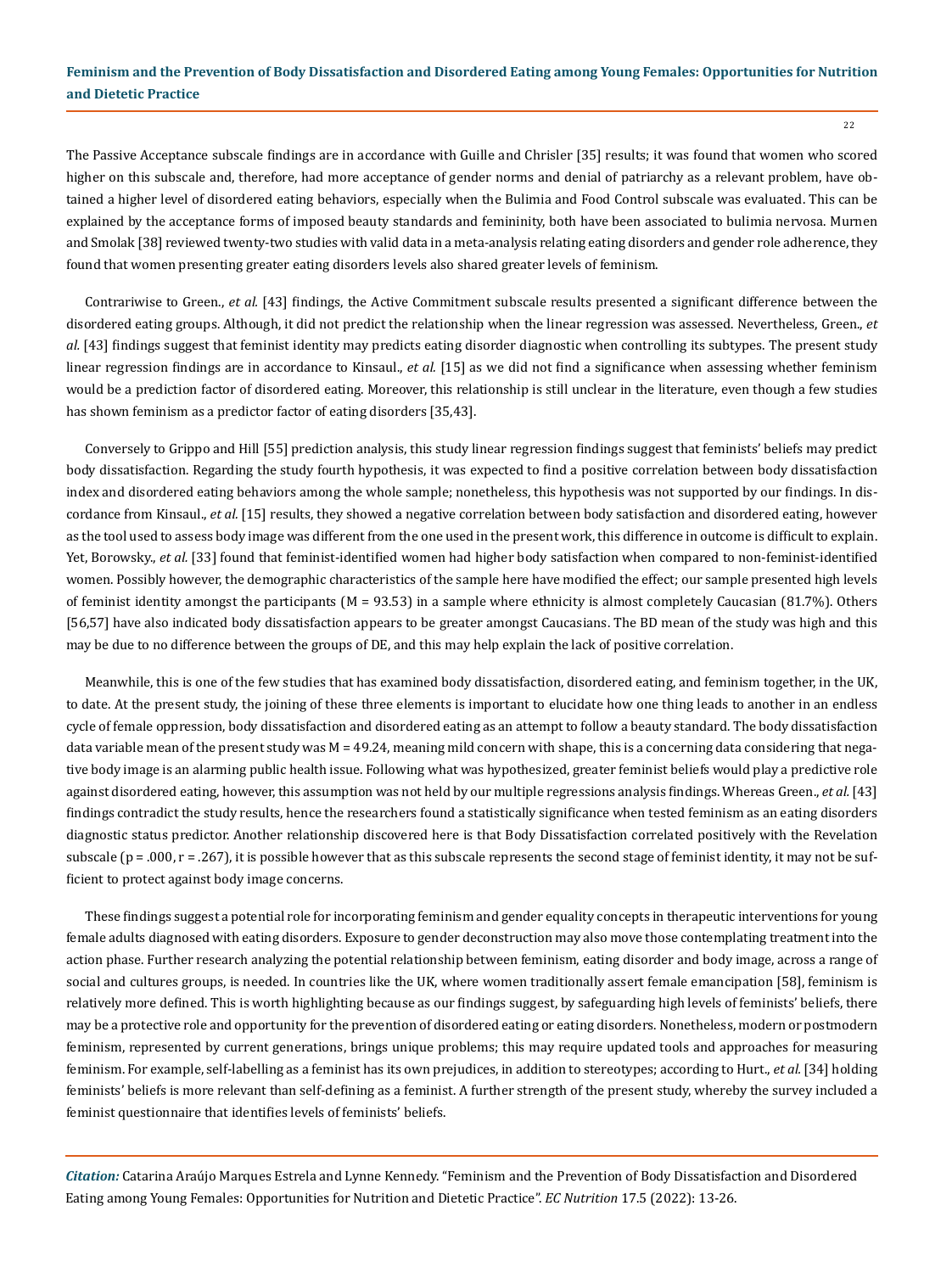$23$ 

Finally, our findings demonstrate that supporting feminism and denying gender norms may protect women from engaging into disturbed eating behaviors and predicting body dissatisfaction. Inclusion of feminist concepts as part of a wider health education programmed, for young or pre-pubertal girls could provide an interesting and effective tool for strengthening resilience and preventing eating disorders, promoting body positivity, during their development. As the World Health Organization (WHO) asserts, the ability to take control of our own health, including our body and self-identity, is key to health and wellbeing. Reducing the negative impact of societal pressures on pushing a body ideal and body objectification, particularly by the pervasiveness of social media, is a public health priority. Practitioners, teachers, dietitians, and psychologists working with young people to prevent or manage eating disorders, are constantly looking for more tools to assist in protecting young people from the negative and pervasive influences of social media. Although further research is recommended, as this study suggests, exploring the value of feminist beliefs, may provide a cost-effective option.

The findings here are supported by previous studies, however this is the first to examine the relationships between feminism, body dissatisfaction and disordered eating with a sample of young adult women in the UK. Our results demonstrate important influences and potential relationships between these factors, which might be helpful in illuminating pathways to eating disorders. Feminism may also be a useful addition to prevention and treatment strategies. It is important to emphasize that women in more advanced development stages of feminism, in which they are engaged in propagating the movement through active commitment and have absorbed feminism within their own individualities, showed less disturbed eating behaviors. Even though no correlation was found between body dissatisfaction, feminists' beliefs and disordered eating when assessed without the subscales' adjustments, feminism was a predictor of body dissatisfaction and disorder eating when assessed by the synthesis subscale. Future studies are needed to better elucidate these relationships and explore these issues in different cultures and ethnic groups.

# **Conclusion**

The inclusion of gender deconstruction strategies in non-prescriptive interventions, including health education and counselling efforts, is potentially effective in promoting body acceptance and may help prevent disordered eating in young females. Further research involving larger samples is advised to test the impact on body dissatisfaction.

# **Appendix A**

**Facebook Groups** "Girl Power" "Edinburgh Feminist Network" "Bristol University Intersectional Feminist Society" "Working Gal's Guide" "UK Nutrition Student Mentoring" "Nutrition and Dietetics Team" "Health Care and Fitness: How To Stop Covid-19" "Dietitians in Private Practice" "Nutrition Connections & Info" "Nutrition Graduates" "Nutrition and Dietetics Student Group" "Chester Girl" "Assistant Psychologists UK" "She in Bloom" "Feminists Inspiring Gender Unity, Respect and Equality" "Not On My Campus UK Community"

# **Bibliography**

- 1. [Keski-Rahkonen A and Mustelin L. "Epidemiology of eating disorders in Europe: prevalence, incidence, comorbidity, course, conse](https://pubmed.ncbi.nlm.nih.gov/27662598/)quences, and risk factors". *[Current Opinion in Psychiatry](https://pubmed.ncbi.nlm.nih.gov/27662598/)* 29.6 (2016): 340-345.
- 2. Green H., *et al*[. "Mental health of children and young people in Great Britain, 2004".](https://digital.nhs.uk/data-and-information/publications/statistical/mental-health-of-children-and-young-people-in-england/mental-health-of-children-and-young-people-in-great-britain-2004) *In Child and Fa* 14 (2009).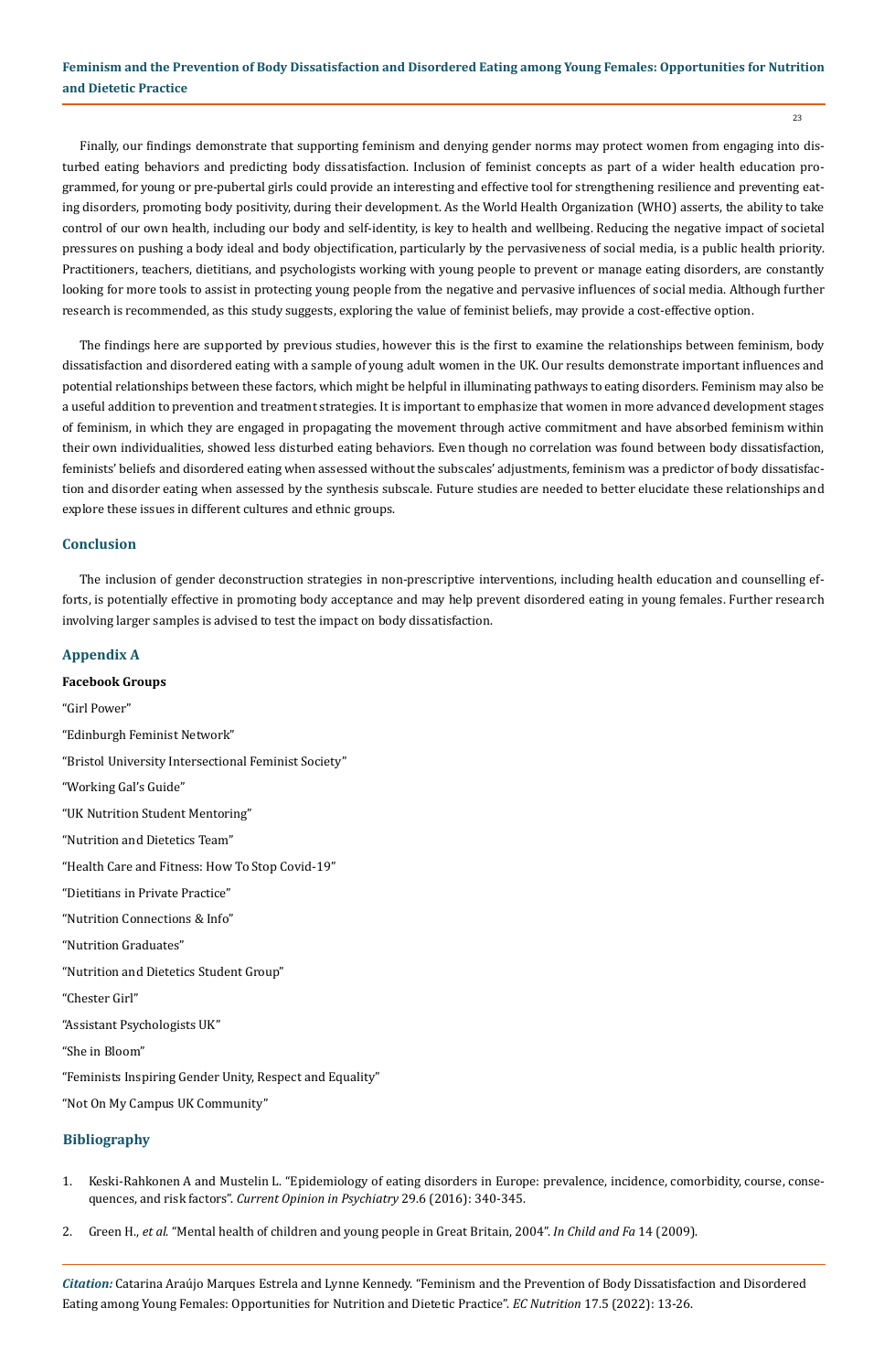$24$ 

- 3. Smink FRE., *et al*[. "Epidemiology of eating disorders: incidence, prevalence and mortality rates".](https://pubmed.ncbi.nlm.nih.gov/22644309/) *Current Psychiatry Reports* 14.4 [\(2012\): 406-414.](https://pubmed.ncbi.nlm.nih.gov/22644309/)
- 4. [Brechan I and Kvalem IL. "Relationship between body dissatisfaction and disordered eating: mediating role of self-esteem and de](https://pubmed.ncbi.nlm.nih.gov/25574864/)pression". *[Eating Behaviors](https://pubmed.ncbi.nlm.nih.gov/25574864/)* 17 (2015): 49-58.
- 5. Fitzsimmons-Craft EE., *et al*[. "Examining an elaborated sociocultural model of disordered eating among college women: the roles of](https://www.ncbi.nlm.nih.gov/pmc/articles/PMC4250339/) [social comparison and body surveillance".](https://www.ncbi.nlm.nih.gov/pmc/articles/PMC4250339/) *Body Image* 11.4 (2014): 488-500.
- 6. [Bucchianeri MM and Neumark-Sztainer D. "Body dissatisfaction: An overlooked public health concern".](https://psycnet.apa.org/record/2014-25063-001) *Journal of Public Mental Health* [13.2 \(2014\): 64-69.](https://psycnet.apa.org/record/2014-25063-001)
- 7. [Dumas AA and Desroches S. "Women's Use of Social Media: What Is the Evidence About Their Impact on Weight Management and](https://pubmed.ncbi.nlm.nih.gov/30666619/) Body Image?" *[Current Obesity Reports](https://pubmed.ncbi.nlm.nih.gov/30666619/)* 8.1 (2019): 18-32.
- 8. Powell E., *et al*[. "Attachment security and social comparisons as predictors of Pinterest users' body image concerns".](https://www.sciencedirect.com/science/article/abs/pii/S0747563218300451) *Computers in Human Behavior* [83 \(2018\): 221-229.](https://www.sciencedirect.com/science/article/abs/pii/S0747563218300451)
- 9. [Holland G and Tiggemann M. "A systematic review of the impact of the use of social networking sites on body image and disordered](https://www.sciencedirect.com/science/article/abs/pii/S1740144516300912) eating outcomes". *Body Image* [17 \(2016\): 100-110.](https://www.sciencedirect.com/science/article/abs/pii/S1740144516300912)
- 10. [Festinger L. "A Theory of Social Comparison Processes".](https://journals.sagepub.com/doi/10.1177/001872675400700202) *Human Relations* 7.2 (1954): 117-140.
- 11. Neumark-Sztainer D., *et al*[. "Dieting and disordered eating behaviors from adolescence to young adulthood: Findings from a 10-year](https://pubmed.ncbi.nlm.nih.gov/21703378/) longitudinal study". *[Journal of the American Dietetic Association](https://pubmed.ncbi.nlm.nih.gov/21703378/)* 111.7 (2011): 1004-1011.
- 12. Aparicio-Martinez P., *et al*[. "Social Media, Thin-Ideal, Body Dissatisfaction and Disordered Eating Attitudes: An Exploratory Analysis".](https://pubmed.ncbi.nlm.nih.gov/31671857/) *[International Journal of Environmental Research and Public Health](https://pubmed.ncbi.nlm.nih.gov/31671857/)* 16.21 (2019).
- 13. Pinkasavage E., *et al*[. "Social comparison, negative body image, and disordered eating behavior: The moderating role of coping style".](https://pubmed.ncbi.nlm.nih.gov/25464070/) *[Eating Behaviors](https://pubmed.ncbi.nlm.nih.gov/25464070/)* 16 (2015): 72-77.
- 14. [Levitt D. "Drive for Thinness and Fear of Fat Among College Women: Implications for Practice and Assessment".](https://psycnet.apa.org/record/2004-21952-002) *Journal of College [Counselling](https://psycnet.apa.org/record/2004-21952-002)* (2004): 7.
- 15. Kinsaul JAE., *et al*[. "Empowerment, feminism, and self-efficacy: Relationships to body image and disordered eating".](https://pubmed.ncbi.nlm.nih.gov/24018338/) *Body Image* 11.1 [\(2014\): 63-67.](https://pubmed.ncbi.nlm.nih.gov/24018338/)
- 16. American Psychiatric Association. Diagnostic and statistical manual of mental disorders: DSM-5 (5<sup>th</sup> edition.). American Psychiatric [Association \(2013\).](https://www.psychiatry.org/psychiatrists/practice/dsm)
- 17. [Schaefer LM and Thompson JK. "Self-objectification and disordered eating: A meta-analysis".](https://pubmed.ncbi.nlm.nih.gov/29517805/) *The International Journal of Eating Disorders* [51.6 \(2018\): 483-502.](https://pubmed.ncbi.nlm.nih.gov/29517805/)
- 18. [Tylka TL and Hill MS. "Objectification theory as it relates to disordered eating among college women".](https://www.researchgate.net/publication/226325305_Objectification_Theory_as_It_Relates_to_Disordered_Eating_Among_College_Women) *Sex Roles* 5.11-12 (2004): 719- [730.](https://www.researchgate.net/publication/226325305_Objectification_Theory_as_It_Relates_to_Disordered_Eating_Among_College_Women)
- 19. Slater A., *et al*[. "#fitspo or #loveyourself? The impact of fitspiration and self-compassion Instagram images on women's body image,](https://www.sciencedirect.com/science/article/abs/pii/S1740144516305265) [self-compassion, and mood".](https://www.sciencedirect.com/science/article/abs/pii/S1740144516305265) *Body Image* 22 (2017): 87-96.
- 20. [Polivy J. "Psychological consequences of food restriction".](https://pubmed.ncbi.nlm.nih.gov/8655907/) *Journal of the American Dietetic Association* 96 (1996): 589-592.
- 21. [Berg FM. "Health risks associated with weight loss and obesity treatment programs".](https://spssi.onlinelibrary.wiley.com/doi/abs/10.1111/0022-4537.00116) *Journal of Social Issues* 55.2 (1999): 277-297.
- 22. Wolf N. "The Beauty myth: How images of beauty are used against women". London: Vintage (1991).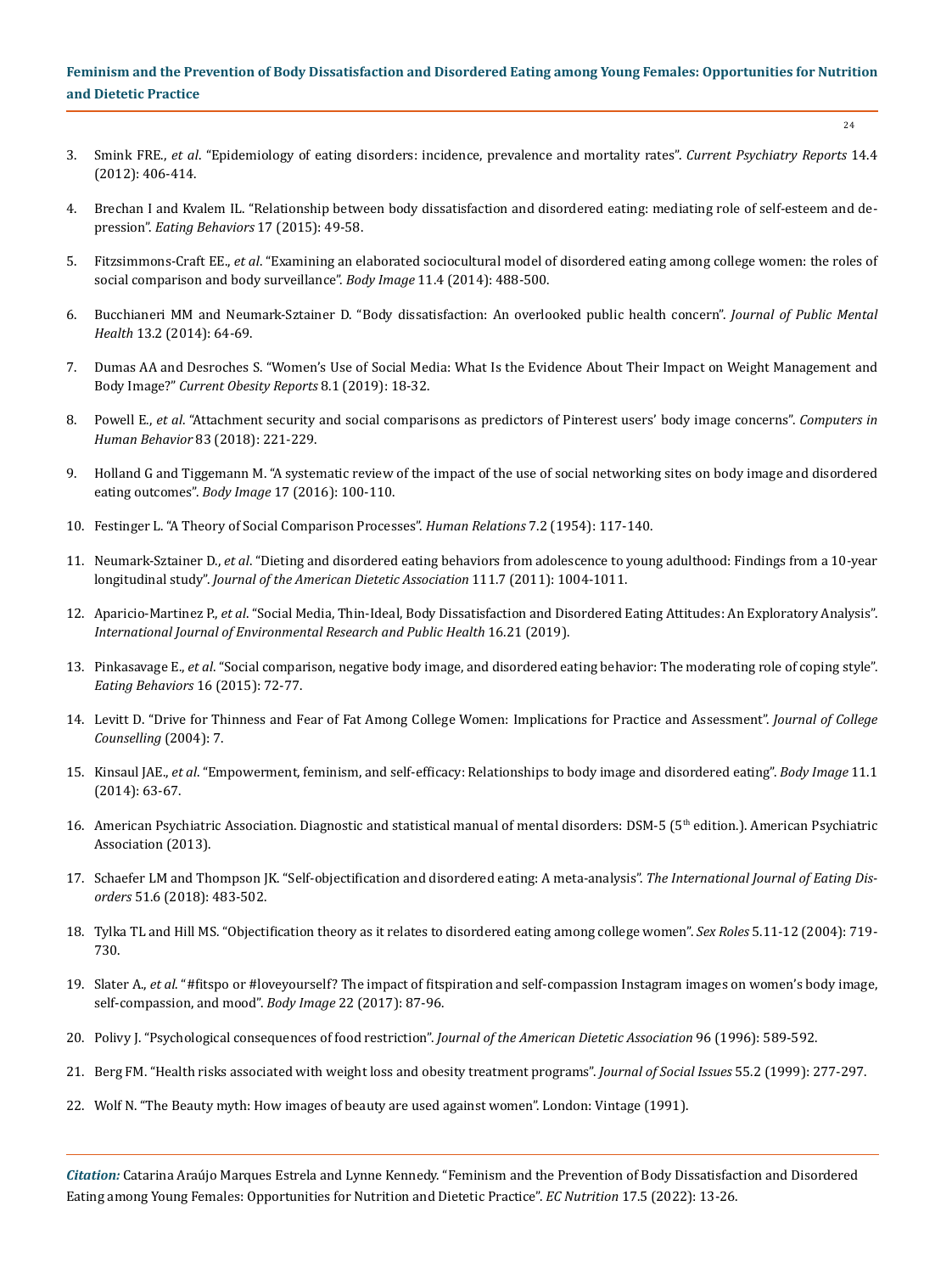- 23. [Puhl R and Suh Y. "Stigma and eating and weight disorders".](https://pubmed.ncbi.nlm.nih.gov/25652251/) *Current Psychiatry Reports* 17.3 (2015): 552.
- 24. [Vartanian LR and Porter AM. "Weight stigma and eating behavior: A review of the literature".](https://pubmed.ncbi.nlm.nih.gov/26829371/) *Appetite* 102 (2016): 3-14.
- 25. [Wu YK and Berry DC. "Impact of weight stigma on physiological and psychological health outcomes for overweight and obese adults:](https://pubmed.ncbi.nlm.nih.gov/29171076/) A systematic review". *[Journal of Advanced Nursing](https://pubmed.ncbi.nlm.nih.gov/29171076/)* 74.5 (2018): 1030-1042.
- 26. Rubino F., *et al*[. "Joint international consensus statement for ending stigma of obesity".](https://pubmed.ncbi.nlm.nih.gov/32127716/) *Nature Medicine* 26.4 (2020): 485-497.
- 27. Olszewski PK., *et al*[. "Oxytocin: A Conditional Anorexigen whose Effects on Appetite Depend on the Physiological, Behavioural and](https://pubmed.ncbi.nlm.nih.gov/26918919/) Social Contexts". *[Journal of Neuroendocrinology](https://pubmed.ncbi.nlm.nih.gov/26918919/)* 28.4 (2016).
- 28. Holsen LM., *et al*[. "Food motivation circuitry hypoactivation related to hedonic and nonhedonic aspects of hunger and satiety in](https://pubmed.ncbi.nlm.nih.gov/22498079/) [women with active anorexia nervosa and weight-restored women with anorexia nervosa".](https://pubmed.ncbi.nlm.nih.gov/22498079/) *Journal of Psychiatry and Neuroscience: JPN* [37.5 \(2012\): 322-332.](https://pubmed.ncbi.nlm.nih.gov/22498079/)
- 29. O'Hara L., *et al*[. "Evaluating the impact of a brief Health at Every Size®-informed health promotion activity on body positivity and](https://www.sciencedirect.com/science/article/pii/S1740144521000279) [internalized weight-based oppression".](https://www.sciencedirect.com/science/article/pii/S1740144521000279) *Body Image* 37 (2021): 225-237.
- 30. Bacon L., *et al*[. "Size acceptance and intuitive eating improve health for obese, female chronic dieters".](https://pubmed.ncbi.nlm.nih.gov/15942543/) *Journal of the American Dietetic Association* [105.6 \(2005\): 929-936.](https://pubmed.ncbi.nlm.nih.gov/15942543/)
- 31. [Piran N. "A feminist perspective on risk factor research and on the prevention of eating disorders".](https://pubmed.ncbi.nlm.nih.gov/20419523/) *Eating Disorders* 18.3 (2010): [183-198.](https://pubmed.ncbi.nlm.nih.gov/20419523/)
- 32. Dionne M., *et al*[. "Feminist ideology as a predictor of body dissatisfaction in women".](https://psycnet.apa.org/record/1996-22770-001) *Sex Roles* 33.3 (1995): 277-287.
- 33. Borowsky HM., *et al*[. "Feminist identity, body image, and disordered eating".](https://www.ncbi.nlm.nih.gov/pmc/articles/PMC4999297/) *Eating Disorders* 24.4 (2016): 297-311.
- 34. Hurt MM., *et al*[. "Feminism: What is it good for? Feminine norms and objectification as the link between feminist identity and clini](https://link.springer.com/article/10.1007/s11199-007-9272-7)[cally relevant outcomes".](https://link.springer.com/article/10.1007/s11199-007-9272-7) *Sex Roles* 57.5-6 (2007): 355-363.
- 35. [Guille C and Chrisler JC. "Does feminism serve a protective function against eating disorders?"](https://www.researchgate.net/publication/262018276_Does_Feminism_Serve_a_Protective_Function_Against_Eating_Disorders) *Journal of Lesbian Studies* 3.4 (1999): [141-148.](https://www.researchgate.net/publication/262018276_Does_Feminism_Serve_a_Protective_Function_Against_Eating_Disorders)
- 36. [Mahowald MB. "To be or not be a woman: anorexia nervosa, normative gender roles, and feminism".](https://pubmed.ncbi.nlm.nih.gov/1588246/) *The Journal of Medicine and Philosophy* [17.2 \(1992\): 233-251.](https://pubmed.ncbi.nlm.nih.gov/1588246/)
- 37. [Dorian BJ. "An integration of feminist and self-psychological approaches to bulimia nervosa".](https://link.springer.com/article/10.1007/BF03339759) *Eating and Weight Disorders* 6.2 (2001): [107-114.](https://link.springer.com/article/10.1007/BF03339759)
- 38. [Murnen SK and Smolak L. "Femininity, masculinity, and disordered eating: A meta-analytic review".](https://pubmed.ncbi.nlm.nih.gov/9285260/) *International Journal of Eating Disorders* [22.3 \(1997\): 231-242.](https://pubmed.ncbi.nlm.nih.gov/9285260/)
- 39. [Murnen SK and Smolak L. "Are feminist women protected from body image problems? A meta-analytic review of relevant research".](https://www.researchgate.net/publication/227260477_Are_Feminist_Women_Protected_from_Body_Image_Problems_A_Meta-analytic_Review_of_Relevant_Research) *Sex Roles* [60.3-4 \(2009\): 186-197.](https://www.researchgate.net/publication/227260477_Are_Feminist_Women_Protected_from_Body_Image_Problems_A_Meta-analytic_Review_of_Relevant_Research)
- 40. [Fredrickson B and Roberts TA. "Objectification Theory: Toward Understanding Women's Lived Experiences and Mental Health Risks".](https://journals.sagepub.com/doi/10.1111/j.1471-6402.1997.tb00108.x) *[Psychology of Women Quarterly](https://journals.sagepub.com/doi/10.1111/j.1471-6402.1997.tb00108.x)* 21 (1997): 173-206.
- 41. [Harned MS and Fitzgerald LF. "Understanding a link between sexual harassment and eating disorder symptoms: a mediational analy](https://pubmed.ncbi.nlm.nih.gov/12362967/)sis". *[Journal of Consulting and Clinical Psychology](https://pubmed.ncbi.nlm.nih.gov/12362967/)* 70.5 (2002): 1170-1181.
- 42. Madowitz J., *et al*[. "The relationship between eating disorders and sexual trauma".](https://pubmed.ncbi.nlm.nih.gov/25976911/) *Eating and Weight Disorders* 20.3 (2015): 281-293.
- 43. Green MA., *et al*[. "Feminist identity as a predictor of eating disorder diagnostic status".](https://pubmed.ncbi.nlm.nih.gov/18425791/) *Journal of clinical psychology* 64.6 (2008): [777-788.](https://pubmed.ncbi.nlm.nih.gov/18425791/)